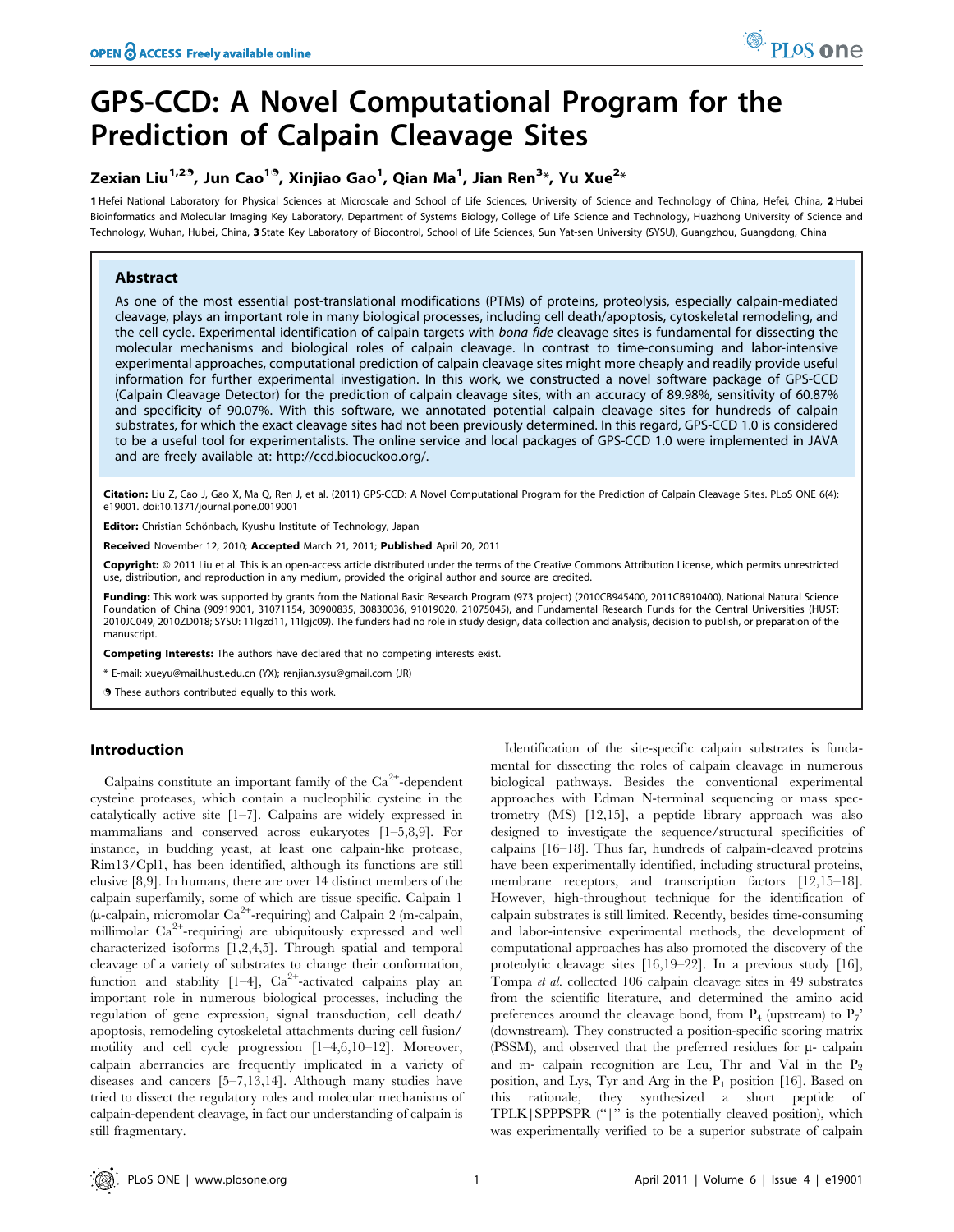[16]. With a similar algorithm, Boyd et al. developed an online tool of PoPS (Prediction of Protease Specificity), which allows researchers to use their own training data for building computational models and predicting protease specificity [19,20]. Based on the frequency and substitution matrix scoring strategy, SitePrediction was designed for predicting Calpain 1 and 2 specific cleavage sites, respectively [21]. Recently, duVerle et al. also constructed a web service for the prediction of calpain cleavage sites [22]. Although a number of predictors were implemented, more efforts need to be made for further improving the prediction accuracy.

In this work, we collected 368 experimentally verified calpain cleavage sites in 130 proteins (Supplementary Table S1). With a previously released algorithm of GPS (Group-based Prediction System) [23], we developed a novel software package of GPS-CCD (Calpain Cleavage Detector) for the prediction of calpain cleavage sites. The leave-one-out validation and 4-, 6-, 8-, 10-fold cross-validations were performed to evaluate the performance of the prediction system. By comparison, the GPS 2.0 algorithm was employed for its outstanding prediction performance, with an accuracy 89.98%, sensitivity 60.87% and specificity 90.07%. Furthermore, there are many proteins experimentally identified as calpain substrates for which the exact cleavage sites have not been verified, and we collected 196 such proteins from PubMed (Supplementary Table S2). As an application, we predicted potential calpain cleavage sites for these targets (Supplementary Table S2). These prediction results might be a useful resource for further experimental investigation. Finally, the online service and local packages of GPS-CCD 1.0 were implemented in JAVA 1.5 (J2SE 5.0) and are freely available for academic researchers at: http://ccd.biocuckoo.org/.

#### Methods

#### Data preparation

We searched the scientific literature from PubMed with the keyword of ''calpain'' to obtain the experimentally verified calpain substrates with cleavage sites (before June  $30<sup>th</sup>$ , 2010). The data collected by Tompa et al. and duVerle et al. were also integrated [16,22], while the protein sequences were retrieved from the UniProt database.

We defined a *calpain cleavage peptide*  $CCP(m, n)$  as a cleavage bond flanked by  $m$  residues upstream and  $n$  residues downstream. As previously described [23,24], we regarded all experimentally verified cleavage sites as positive data (+), while all other noncleavage sites in the same substrates were taken as negative data  $(-)$ . If a cleavage site locates at the N- or C-terminus of the protein and the length of the peptide is smaller than  $m+n$ , we added one or multiple "\*" characters as pseudo amino acids to complement the  $CCP(m, n)$ . The positive data  $(+)$  set for training might contain several homologous sites from homologous proteins. If the training data were highly redundant with too many homologous sites, the prediction accuracy would be overestimated. To avoid such overestimation, we clustered the protein sequences with a threshold of 40% identity by CD-HIT [25]. If two proteins were similar with  $\geq 40\%$  identity, we re-aligned the proteins with BL2SEQ, a program in the BLAST package [26], and checked the results manually. If two calpain cleavage sites from two homologous proteins were at the same position after sequence alignment, only one item was preserved, the other was discarded. Finally, the non-redundant benchmark data set for training contained 368 positive sites from 130 unique substrates (Supplementary Table S1).

#### The algorithms

To predict the calpain cleavage sites, a previously self-developed GPS 2.0 algorithm was employed and improved [23]. Based on the hypothesis of similar short peptides exhibiting similar biological functions, we can use an amino acid substitution matrix, eg., BLOSUM62, to evaluate the similarity between two CCP  $(m, n)$ . As previously described [23], the substitution score between two amino acids  $a$  and  $b$  can be denoted as Score  $(a, b)$ . Then the similarity between two  $CCP(m, n)$  of A and B is defined as:

$$
S(A,B) = \sum_{-m \le i \le n} Score(A[i], B[i])
$$

If S  $(A, B) \le 0$ , we simply redefined it as S  $(A, B) = 0$ . A putative  $CCP(m, n)$  is compared with each of the experimentally verified cleavage peptides in a pairwise manner to calculate the similarity score. The average value of the substitution scores is regarded as the final score. Then we designed a motif length selection (MLS) approach to exhaustively test the combinations of  $CCP(m, n)$  $(m = 1, ..., 30; n = 1, ..., 30)$ . The optimal CCP $(m, n)$  was selected for its highest leave-one-out performance. The  $S_p$  value was fixed at 90%.

Previously, we observed that different amino acid substitution matrices generated difference in the prediction [23]. To improve the robustness and performance of the prediction system, we developed the novel approach of ''Matrix Mutation'' (MaM) to generate an optimal or near-optimal matrix [23]. This method was also used in this work. First, BLOSUM62 was chosen as the initial matrix, while the leave-one-out validation was calculated. In BLOSUM62, the substitution score between "\*" and other residues is  $-4$  but redefined as 0. Then we fixed the specificity  $(S_p)$  at 90% to improve sensitivity  $(S_n)$  by randomly picking out one value from the BLOSUM62 matrix for mutation  $(+1 \text{ or } -1)$ . If the Sn value increased, the mutation was adopted. This process was terminated when the S<sub>n</sub> value was not increased any further. The training order of MLS followed by MaM can not be reversed.

#### Performance evaluation

As previously described [23,24], four standard measurements, including accuracy  $(Ac)$ , sensitivity  $(Sn)$ , specificity  $(Sp)$  and Mathew correlation coefficient (MCC) were defined as shown below:

$$
Ac = \frac{TP + TN}{TP + FP + TN + FN}, \, Sn = \frac{TP}{TP + FN}, \, Sp = \frac{TN}{TN + FP}
$$
 and

$$
MCC = \frac{(TP \times TN) - (FN \times FP)}{\sqrt{(TP + FN) \times (TN + FP) \times (TP + FP) \times (TN + FN)}}
$$

The self-consistency validation was calculated to evaluate the prediction performance on the benchmark data set. To further estimate the robustness of the prediction system, the leave-one-out validation and 4-, 6-, 8-, 10-fold cross-validations were also carried out. Receiver Operating Characteristic (ROC) curves and AROCs (area under ROCs) were performed.

#### Implementation of the online service and local packages

The online service and local packages of GPS-CCD 1.0 were implemented in JAVA and are freely available at http://ccd. biocuckoo.org/. For the online service, we tested the GPS-CCD 1.0 on a variety of internet browsers, including Internet Explorer 6.0, Netscape Browser 8.1.3 and Firefox 2 under the Windows XP Operating System (OS), Mozilla Firefox 1.5 of Fedora Core 6 OS (Linux), and Safari 3.0 of Apple Mac OS X 10.4 (Tiger) and 10.5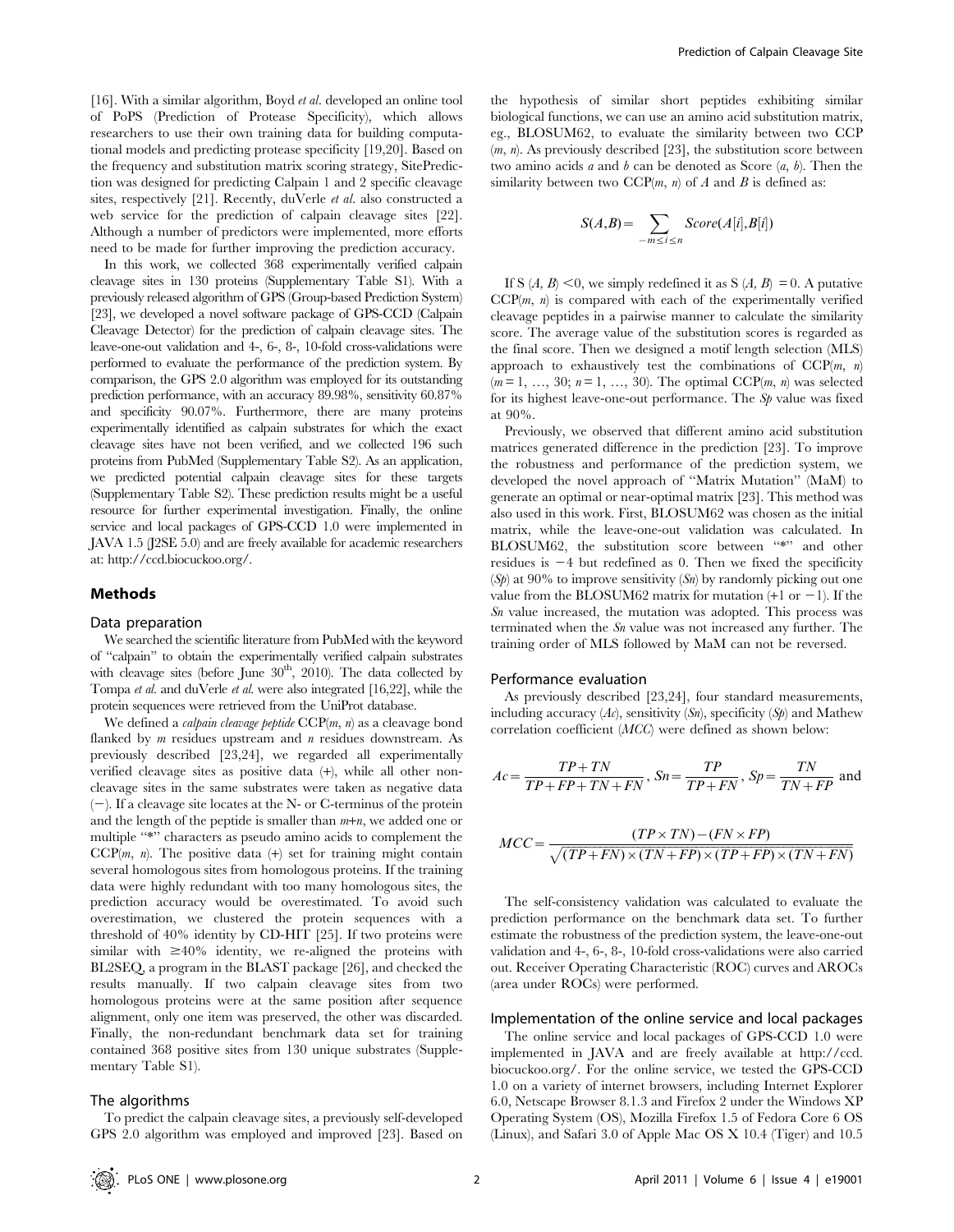(Leopard). For the Windows and Linux systems, the latest version of the Java Runtime Environment (JRE) package (JAVA 1.5 or later versions) of Sun Microsystems should be pre-installed. However, for Mac OS, GPS-CCD 1.0 can be directly used without any additional packages. For convenience, we also developed local packages of GPS-CCD 1.0, which worked with the three major Operating Systems, Windows, Linux and Mac.

## Results

## Development of GPS-CCD with the GPS 2.0 algorithm

In this work, we collected experimentally identified calpain cleavage sites from the scientific literature (Supplementary Table S1). By means of integration with previous studies and a simplification of redundancies, a dataset of 368 experimentally verified calpain cleavage sites in 130 proteins was constructed. Previously, we developed the GPS (Group-based Prediction System) algorithm for the prediction of phosphorylation sites [23,24]. In contrast to the arbitrarily determined flanking peptides in our previous work [23,24], here we exhaustively tested the combinations of  $CCP(m, n)$ . The optimal  $CCP(10, 4)$  was selected for its highest leave-one-out performance. Then the scoring matrix BLOSUM62 was also optimized by MaM. After the training to improve performance, the self-consistency validation, the leaveone-out validation and 4-, 6-, 8-, 10-fold cross-validations were thoroughly carried out. ROC curves were drawn, and the AROC values were calculated as 0.946 (self-consistency), 0.838 (leave-oneout), 0.837 (4-fold), 0.853 (6-fold), 0.855 (8-fold) and 0.851 (10 fold), respectively (Figure 1). The self-consistency validation evaluates the prediction accuracy merely on the benchmark data, while the leave-one-out validation and 4-, 6-, 8-, 10-fold crossvalidations assess the performance and robustness on an independent data set. Since the results of 4-, 6-, 8-, 10-fold cross-validations were close to the leave-one-out validation, we



Figure 1. The prediction performance of GPS-CCD 1.0. The selfconsistency validation, leave-one-out validation and 4-, 6-, 8-, 10-fold cross-validations were calculated. The Receiver Operating Characteristic (ROC) curves and AROC values were also performed. doi:10.1371/journal.pone.0019001.g001

used the leave-one-out validation as the major performance indicator for further analysis.

With this performance taken into consideration, we developed a novel predictor of GPS-CCD (Calpain Cleavage Detector). The  $Ac$ , Sn and Sp values of GPS-CCD with different cutoff values were presented (Table 1). To avoid too many false positive hits, a high threshold was chosen as the default threshold. As an example, the protein sequence of the human G1 cyclin-dependent kinase 4 inhibitor p19/CDKN2D/INK4d (UniProt ID: P55273) is presented (Figure 2). It was proposed that  $\mu$ -calpain cleaves CDKN2D after the R25, H29, Q47, G64, L113 and A127 residues, and plays an important role in modulating cell cycle regulatory protein turnover [27]. With the default parameter (high threshold), we successfully predicted the four known bonds after R25, Q47, G64 and A127, with three additionally potential cleavage bonds after the S73, G74, and D80 residues (Figure 2).

#### Comparison of different computational approaches

For comparison, we also investigated the performances of several other approaches or predictors, including GPS 1.1 algorithm [24], PoPS [19,20], SitesPrediction [21] and CaMPDB [22]. The only difference between GPS 2.0 and GPS 1.1 is that the MaM process is not carried out in GPS 1.1. To avoid any bias, the same training data (368 sites) was used for GPS 1.1, while the CCP(10, 4) was determined with the highest leave-one-out result. Since the PoPS software package allows user-defined computational models [19,20], we used our training data set to construct a PSSM model in PoPS. Again, the CCP(8, 3) was selected based on the highest leave-one-out result. The leave-one-out results of GPS 1.1 and PoPS were performed for comparison. Besides a frequency scoring algorithm, SitePrediction also adopted an additional substitution matrix scoring strategy by comparing potential

|             | Table 1. Comparison of the GPS 2.0 algorithm with other |  |  |  |
|-------------|---------------------------------------------------------|--|--|--|
| approaches. |                                                         |  |  |  |

| Method                        | Threshold Ac |        | Sn     | Sp     | MCC    |
|-------------------------------|--------------|--------|--------|--------|--------|
| GPS 2.0                       | High         | 94.87% | 45.92% | 95.01% | 0.0998 |
|                               | Medium       | 89.98% | 60.87% | 90.07% | 0.0908 |
|                               | Low          | 84.99% | 66.58% | 85.04% | 0.0773 |
| GPS 1.1                       |              | 94.84% | 34.51% | 95.02% | 0.0723 |
|                               |              | 89.74% | 50.00% | 89.86% | 0.0706 |
|                               |              | 84.57% | 60.33% | 84.64% | 0.0667 |
| PoPS                          |              | 94.70% | 36.14% | 94.90% | 0.0817 |
|                               |              | 89.73% | 52.45% | 89.73% | 0.0813 |
|                               |              | 84.73% | 60.32% | 84.82% | 0.0731 |
| SitePrediction 1 <sup>a</sup> |              | 94.77% | 31.52% | 94.95% | 0.0645 |
|                               |              | 89.92% | 41.30% | 90.06% | 0.0561 |
|                               |              | 84.97% | 50.82% | 85.07% | 0.0539 |
| SitePrediction 2 <sup>b</sup> |              | 94.72% | 28.26% | 94.92% | 0.0563 |
|                               |              | 89.90% | 39.67% | 90.05% | 0.0531 |
|                               |              | 84.87% | 48.37% | 84.97% | 0.0500 |

For the construction of the GPS-CCD 1.0 software, the three thresholds of high, medium and low were chosen. We fixed the Sp values of GPS 2.0 to be identical or similar to other methods and compared the Sn values. The leave-one-out results were calculated for GPS 2.0, GPS 1.1 [24] and PoPS [19,20]. The performance of SitesPrediction [21] was directly calculated. a.Specific prediction of Calpain 1 cleavage sites; b.Specific prediction of Calpain 2 cleavage sites.

doi:10.1371/journal.pone.0019001.t001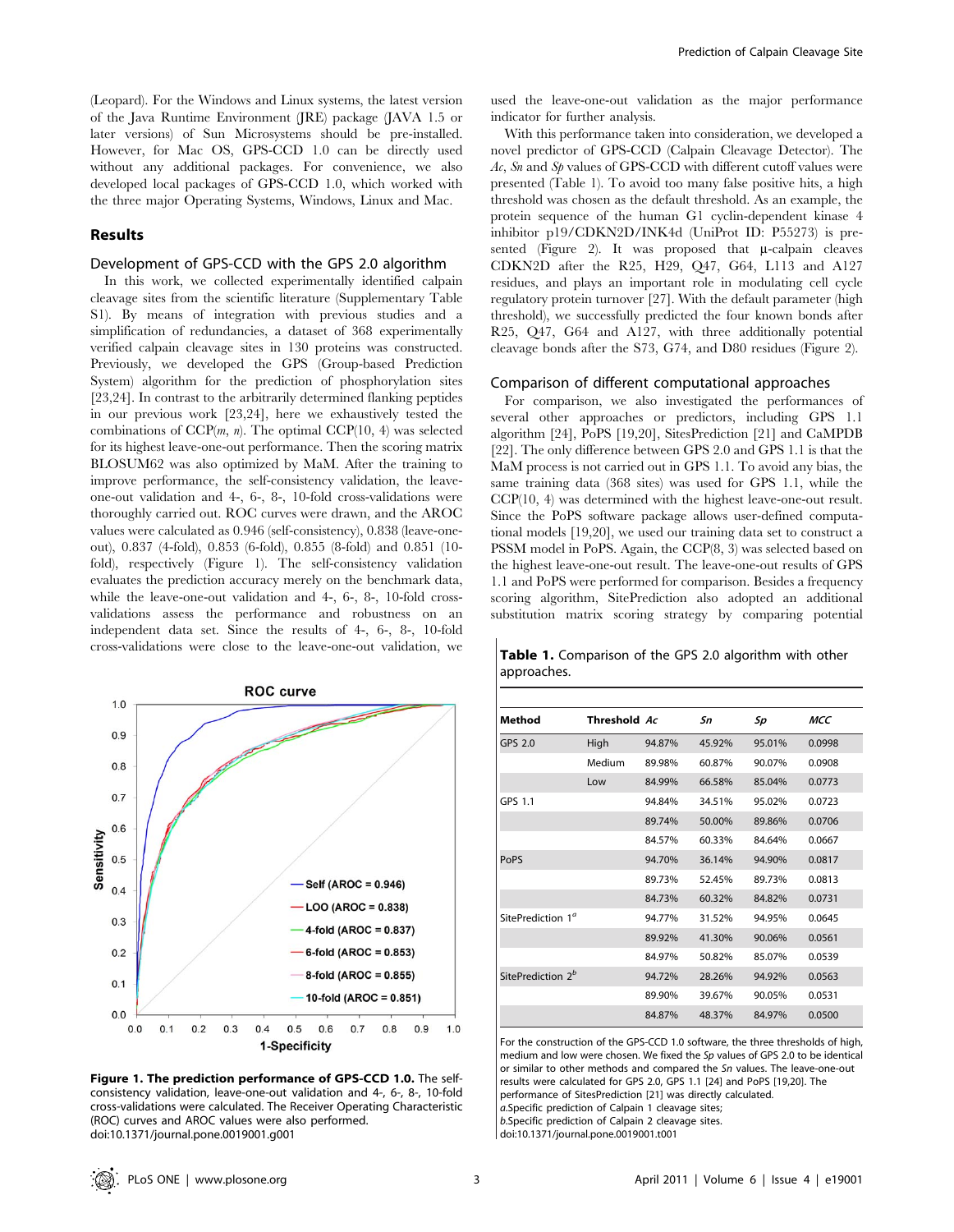

Figure 2. The screen snapshot of GPS-CCD software. A high threshold was chosen as the default cut-off. The human cyclin-dependent kinase 4 inhibitor D/CDKN2D (P55273) is presented as an example. doi:10.1371/journal.pone.0019001.g002

cleavage sites to the known sites, and this method is quite similar with GPS 1.1 algorithm [21]. Since user-defined models can not be constructed in SitePrediction, we directly submitted the benchmark data set to calculate the performances of Calpain 1 (SitePrediction 1) and Calpain 2 (SitePrediction 2), respectively.

In Table 1, we fixed the S<sub>p</sub> values of GPS 1.1, PoPS and SitePrediction to be similar with GPS 2.0 and compared the Sn values. When the Sp value was  $\sim 85\%$ , the Sn values of GPS 2.0, GPS 1.1, PoPS, SitePrediction 1 and SitePrediction 2 were 66.58%, 60.33%, 60.32%, 50.82% and 48.37%, respectively (Table 1). Moreover, when the Sp value was  $\sim 90\%$ , the Sn values of GPS 2.0, GPS 1.1, PoPS, SitePrediction 1 and SitePrediction 2 were 60.87%, 50.00%, 52.45%, 41.30% and 39.67%, respectively (Table 1). In addition, when the Sp value was  $\sim 95\%$ , the Sn of GPS 2.0 (45.92%) was still much better than GPS 1.1 (34.51%), PoPS (36.14%), SitePrediction 1 (31.52%) and SitePrediction 2 (28.26%) (Table 1). Previously, it was observed that the accuracy of SitePrediction can be comparative with PoPS, when the same training and testing data sets were provided [21]. In our analysis, we confirmed this conclusion that the performance of SitePrediction like algorithm of GPS 1.1 is quite similar with PoPS (Table 1). The SitePrediction did not exhibit superior performance because

of limited training data. Taken together, the prediction performance of the GPS 2.0 algorithm was much better than other methods. In addition, ROC curves were drawn, whereas the AROC value of the GPS 2.0 algorithm was generally better than the other approaches (Figure 3A).

In CaMPDB, duVerle et al. developed a calpain cleavage sites predictor with a training data set containing 267 cleavage sites in 104 proteins (http://www.calpain.org/prediction\_view.rb) [22]. The tool always predicts 10 potential cleavage sites for any given protein sequences. If we divide one sequence into two fragments as inputs, the prediction results are different from the original sequence. Also, if we input a putative sequence as 'AAAAAAAAAAA', this program still provides 10 positive hits. In this regard, the  $Ac$ , Sn, Sp and MCC values can not be estimated. However, they calculated the AROCs of different methods, while the highest AROC was 0.801 for the Support Vector Machines (SVM) algorithms with Radial Basis Function (RBF) kernel [22]. To avoid any bias, we used the same data set (267 sites) for comparison. After training, the optimal CCP (8, 12) was determined for GPS 2.0 and GPS 1.1, while the CCP(6, 3) was selected for PoPS. Again, leave-one-out ROC curves were drawn, while AROC results were 0.846, 0.806, and 0.809 for GPS 2.0, GPS 1.1 and PoPS, respectively (Figure 3B). In this regard, the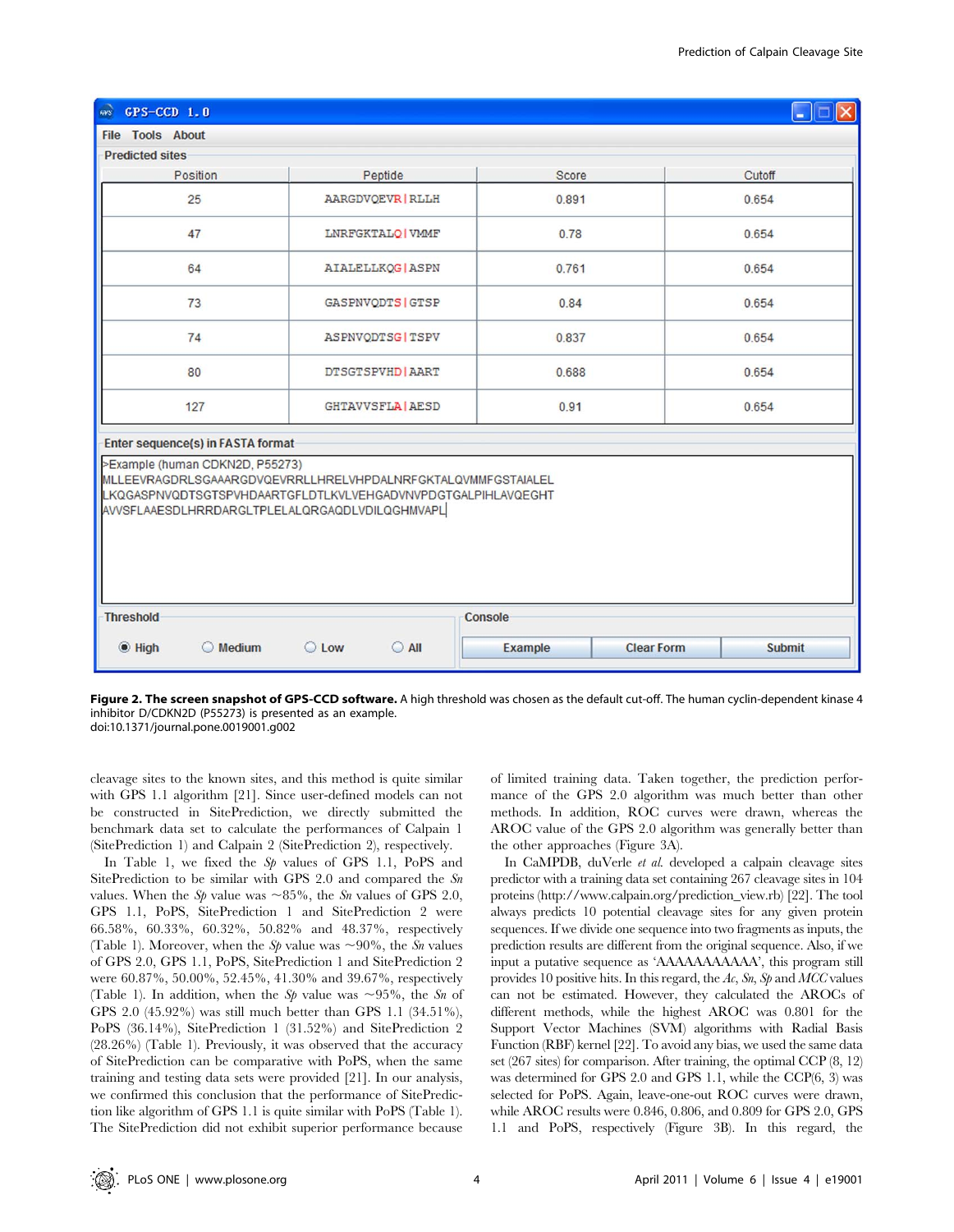

Figure 3. Comparison of GPS 2.0, GPS 1.1 [24], PoPS [19,20], SitesPrediction [21] and CaMPDB [22]. The leave-one-out performances were calculated for GPS 2.0, GPS 1.1 and PoPS. We calculated the accuracy of SitesPrediction by directly submitting the benchmark data set for the prediction. (A) The data set contains 368 cleavage sites in 130 unique substrates; (B) For CaMPDB, we took 267 cleavage sites in 104 proteins from its website [22]. The highest AROC value in CaMPDB was 0.801. doi:10.1371/journal.pone.0019001.g003

performances of GPS 1.1 and PoPS are similar with the previous study, while GPS 2.0 is much better.

## Large-scale prediction of calpain cleavage sites in proteins

While a large number of proteins have been experimentally verified to be cleaved by calpains, the bona fide cleavage sites still need to be elucidated. To perform an application of GPS-CCD 1.0, we first collected 196 calpain cleavage substrates from the scientific literature (Supplementary Table S2). With the default threshold (high), we predicted potentially calpain cleavage site for these proteins (Supplementary Table S2). The prediction results should be useful for further experimental verification. Several examples were randomly picked out, and their prediction results are presented in Figure 4 with the help of DOG 1.0 [28].

It was proposed that chronic exposure to paclitaxel (Taxol) activates  $\mu$ -calpain and diminishes inositol trisphosphate (Ins $P_3$ )mediated  $Ca^{2+}$  signaling, through cleaving and degrading neuronal calcium sensor-1/NCS1 (P62166) [29]. However, the precise cleavage sites have not been experimentally identified. Here, we predicted that the human NCS1 protein might be cleaved after G2, N5, K7, T17, and K174 (Figure 4A). Interestingly, most of these potential sites were located in the Nterminus of the protein, with the K174 site is at the boundary between the EF-hand 4 domain and the IL1RAPL1 Interaction domain. None of which are located within the EF-hand domain. As a serine protease inhibitor, human phosphatidylethanolaminebinding protein 1/PEBP (P30086) was identified as an in vitro and in situ calpain substrate, with the bona fide cleavage sites again not yet determined [30]. In a model of brain injury, activated calpain leads to PEBP degradation and enhances the chymostrypsin-like

activity of the proteasome [30]. We predicted that PEBP might be cleaved after G108 and R161 (Figure 4B). Since both of the two sites locate in the phosphatidylethanolamine-binding domain, PEBP proteolysis by calpain might disrupt its original roles to alleviate impaired proteasome function in Alzheimer's disease (AD) [30]. Recent work by Xu et al. suggested that extrasynaptic NMDA receptors have an important role in excitotoxicity via the calpain-mediated cleavage of striatum-enriched protein-tyrosine phosphatase STEP/Ptpn5 (P35234) [31]. We predicted that STEP might be cleaved after S52, S84, T146, Q366 and S367 residues (Figure 4C). In addition, an atypical protein kinase C (C3VIX7) isolated from Aplysia californica was demonstrated to be a calpain substrate [32]. Here we predicted the cleavage bonds to be after G187, N192, G471, G520, Q531 and Y536 (Figure 4D).

#### **Discussion**

Calpain-mediated cleavage is an important PTM of proteins [1–9]. The identification of new calpain substrates with cleavage sites is the key step to establishing a foundation for understanding the regulatory roles of the calpain cleavage processes. Although many studies have investigated the functions and biological roles of calpain cleavage in various cellular processes, an unambiguous consensus motif has still not been detected for either  $\mu$ -calpain or m-calpain [16–18]. In contrast to labor-intensive and expensive experimental approaches, the computational prediction of calpain cleavage sites is comparatively simple, and might therefore be of great help in providing information for further experimental verification.

To date, hundreds of calpain cleavage sites were experimentally identified, while a large number of these known sites were collected in a variety of public databases [22,33–35]. For example,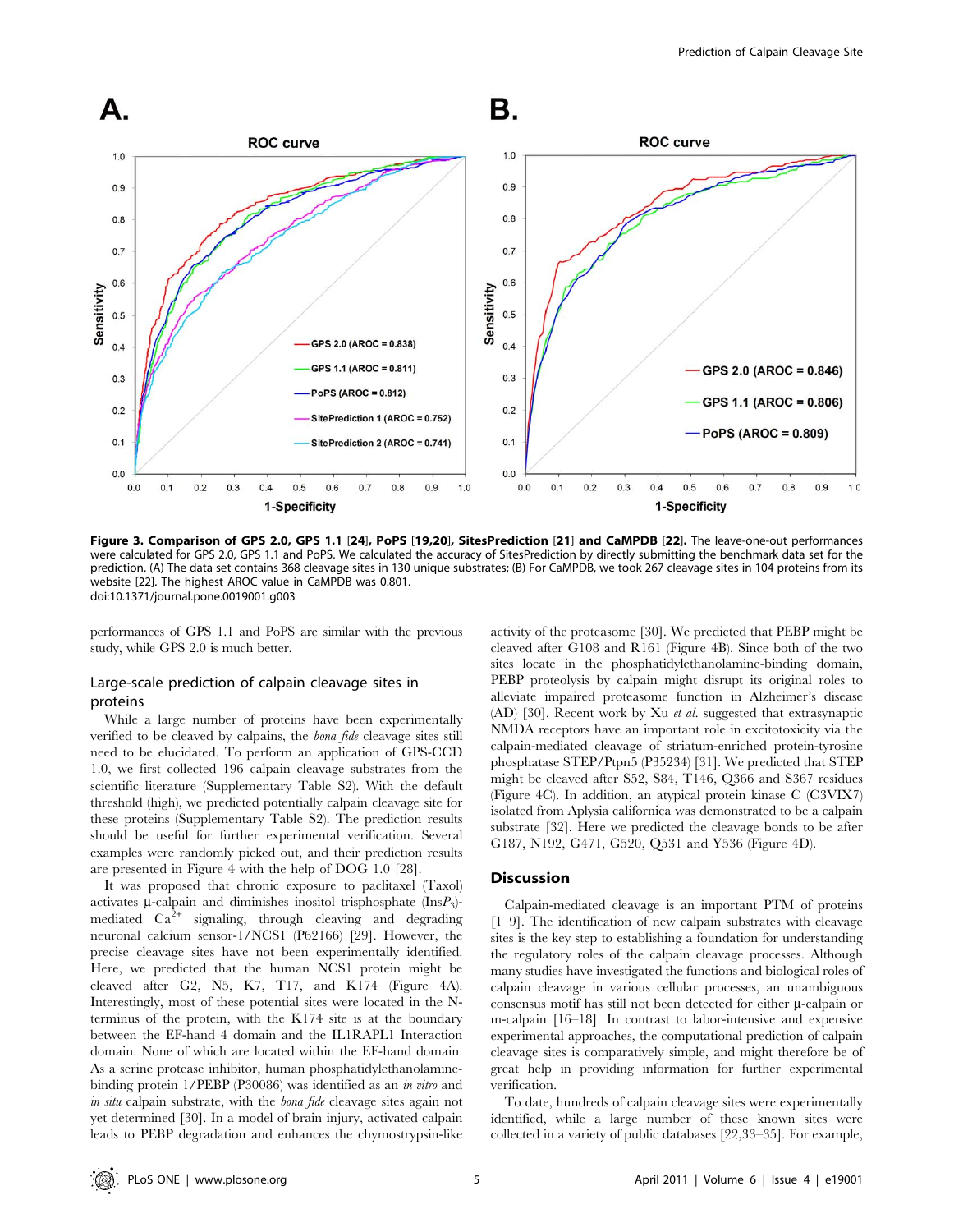

Figure 4. Applications of GPS-CCD 1.0. Here we predicted the potential calpain cleavage sites in the experimentally identified calpain substrates with a default threshold. (A) The human NCS1 (P62166); (B) The human PEBP (P30086); (C) The Rat Ptpn5 (P35234); (D) The Aplysia atypical PKC (C3VIX7).

doi:10.1371/journal.pone.0019001.g004

a proteolytic event database of CutDB contains 63 known calpain substrates with 165 cleavage sites [33], whereas the peptidase database MEROPS has collected 101 Calpain 1 and 147 Calpain 2 sites, respectively [34,35]. Also, a recently constructed database CaMPDB collected 104 experimental identified calpain targets with 267 sites by literature curation [22]. Based on these experimental data, several computational tools have developed for the prediction of calpain cleavages sites. For example, SitePrediction can distinguish between calpains, with a training data set containing 79 Calpain 1 and 103 Calpain 2 sites from MEROPS database [21]. Moreover, with 47 Calpain 1 and 57 Calpain 2 sites in Homo sapiens, SitePrediction also provides the organism-specific predictions [21]. In addition, several extra features for calpain cleavage sites prediction, such as PEST sequence (short peptide rich in Pro/P, Glu/E, Ser/S and Thr/T), solvent accessibility and secondary structure were considered and analyzed in PoPS and SitePrediction [19–21].

In this study, we presented a novel predictor of GPS-CCD with an improved GPS 2.0 algorithm [23]. In our benchmark data set, the number of experimentally identified calpain cleavage sites is still limited, while the specific calpain information for a considerable proportion of known sites is ambiguous. In this regard, GSP-CCD predictions didn't distinguish among different calpain isoforms as previously carried out [22]. By comparison, our approach is much better than other existing methods currently in use. Through the application of annotation, the exact cleavage sites for potential substrates identified in previous studies were obtained (Supplementary Table S2). In this regard, we conclude that GPS-CCD 1.0 is a useful tool for pinpointing potential calpain cleavage sites, while computational predictions followed by experimental verification should lead to an improved identification of calpain substrates in the near future.

With the continuous efforts that have led to the spate of reports, many functions have been assigned to calpains, with the result that the calpains target a broad range of broad substrates in a variety of biological processes. The collection of calpain substrates from the literature provided the opportunity to analyze the functional abundance and diversity of calpain cleavage processes. With a hypergeometric distribution [36], we statistically analyzed the enriched biological processes, molecular functions and cellular components with gene ontology (GO) annotations for the human calpain substrates (Supplementary Table S3). The GO association files were downloaded from the GOA database (EBI, on June  $29<sup>th</sup>$ , 2010) [37]. For biological processes, our analysis suggests that calpain substrates are enriched in response to a variety of stimulus, such as drug (GO:0042493), corticosterone stimulus (GO:0051412), organic nitrogen (GO:0010243) and so on (Supplementary Table S3). Calpain cleavage is also highly implicated in regulation of mitochondrial membrane (GO:0046902, GO:0051881) and apoptosis (GO:0043066, GO:0042981, GO:0006916) (Supplementary Table S3). Also, the significantly over-represented molecular functions of human calpain substrates are protein activity and various molecular binding, which can be dynamically regulated by cleavage (Supplementary Table S3). Moreover, calpain cleavage targets were distributed in a variety of subcellular localizations, such as cytoplasm (GO:0005737), cytosol (GO:0005829), axon (GO:0030424), actin cytoskeleton (GO:0015629), and nucleoplasm (GO:0005654) (Supplementary Table S3). Taken together, our analysis can be a good start for further investigating molecular mechanisms of calpain cleavage.

## Supporting Information

Table S1 We collected 368 experimentally identified calpain cleavage sites in 130 unique proteins from the scientific literatures (PubMed). a. UniProt, the UniProt accession number; b. Position, the position of a calpain cleavage site, while its following bond can be disrupted by calpain; c. PMID, the primary references. (XLS)

Table S2 From previous experimental studies, we also collected 196 calpain cleavage substrates. The exact calpain cleavage sites had not yet been experimentally determined. The default threshold (high) was adopted for GPS-CCD 1.0. (XLS)